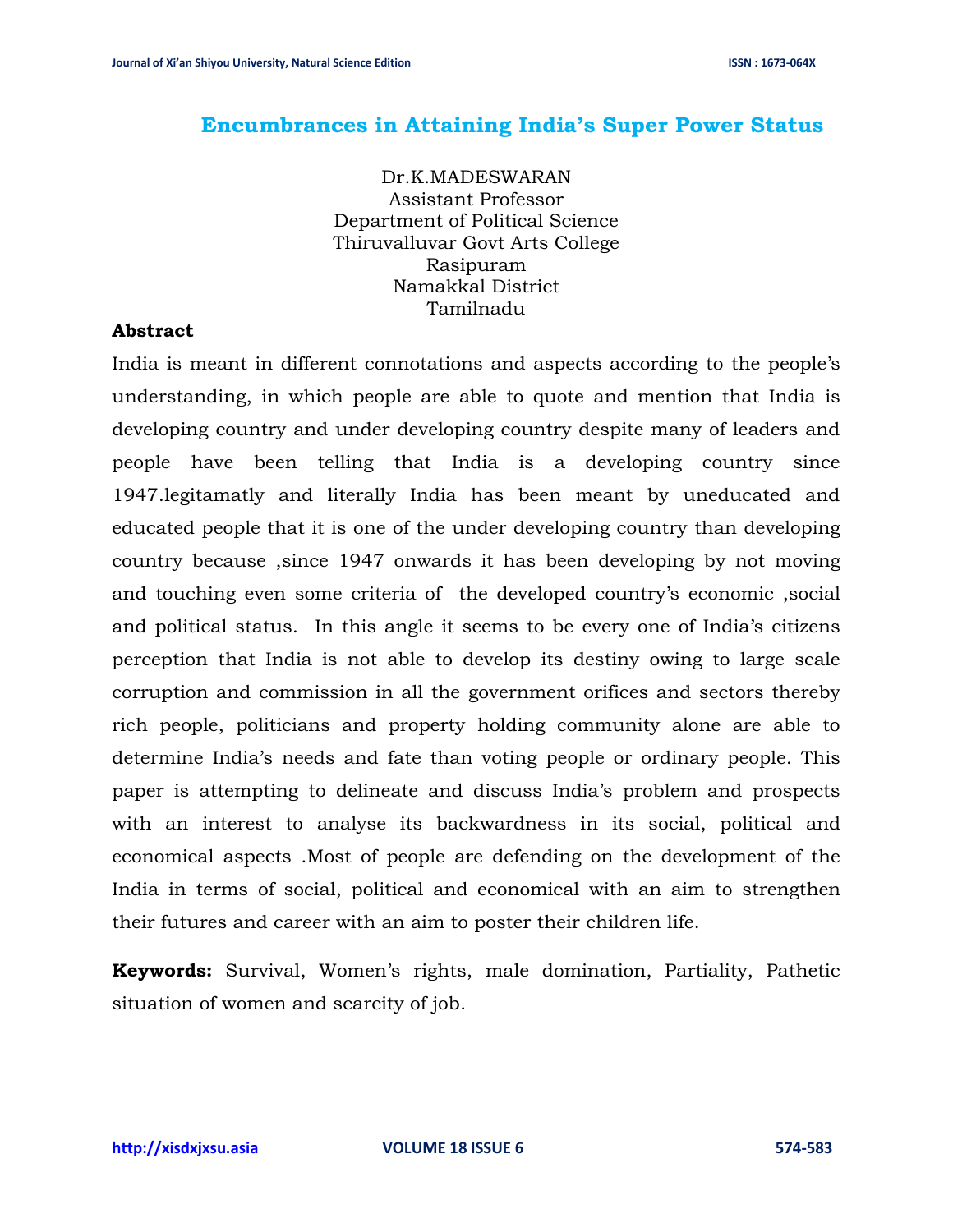#### **Introduction**

At every one of Indian citizen's tongue pronounced and proposed that India is a great democratic, secular, socialistic and developing country in the South Asian continent comparing to its adjacent fellow countries .Its name and growth has been monotonous and unaltered in the path of developing its infrastructures though many governments have come to power since 1947. Glorifying , praising and making famous of India's growth by Indian in India is not new phenomena in its history but people have to think and estimate whether India has been growing and developing in its politics, economical ,social, and military aspects. Unless and other wise people feel and realise about this matter India has been at the fixed point without an any improvement in its sovereignty and political prosperity thereby common people and daily wagers 's life would be cheated and neglected. So, without applauding and prising India's development in unrealistic ways people have to foresight and forecast what type of mistakes India have been facing in its administration, what are the challenges faced by India from its internal politics and who have been hurdles in its developments must be discussed with an interest to propel its original developments toward achieving super power goal and ambitions?.

On the eve and occasion of the India's republic and independence days entire Indians are popularising, applauding and appreciating India's famous, glory, history and achievements rather than appreciating, appraising and quoting approximately what yet India should do in its social changes, political changes, economical changes and other inevitable parts and organs of the governance with an interest to fortify its sovereignty in the competitive political environment?. Since leaders, people, experts, social volunteers, Non govern mental organisation and other government elite officers are forgotten to promote India's goal and strategy in terms of achieving global political benefits and super powers status and also attaining global political recognition. India has been just like as it was under the British people's rule because it kept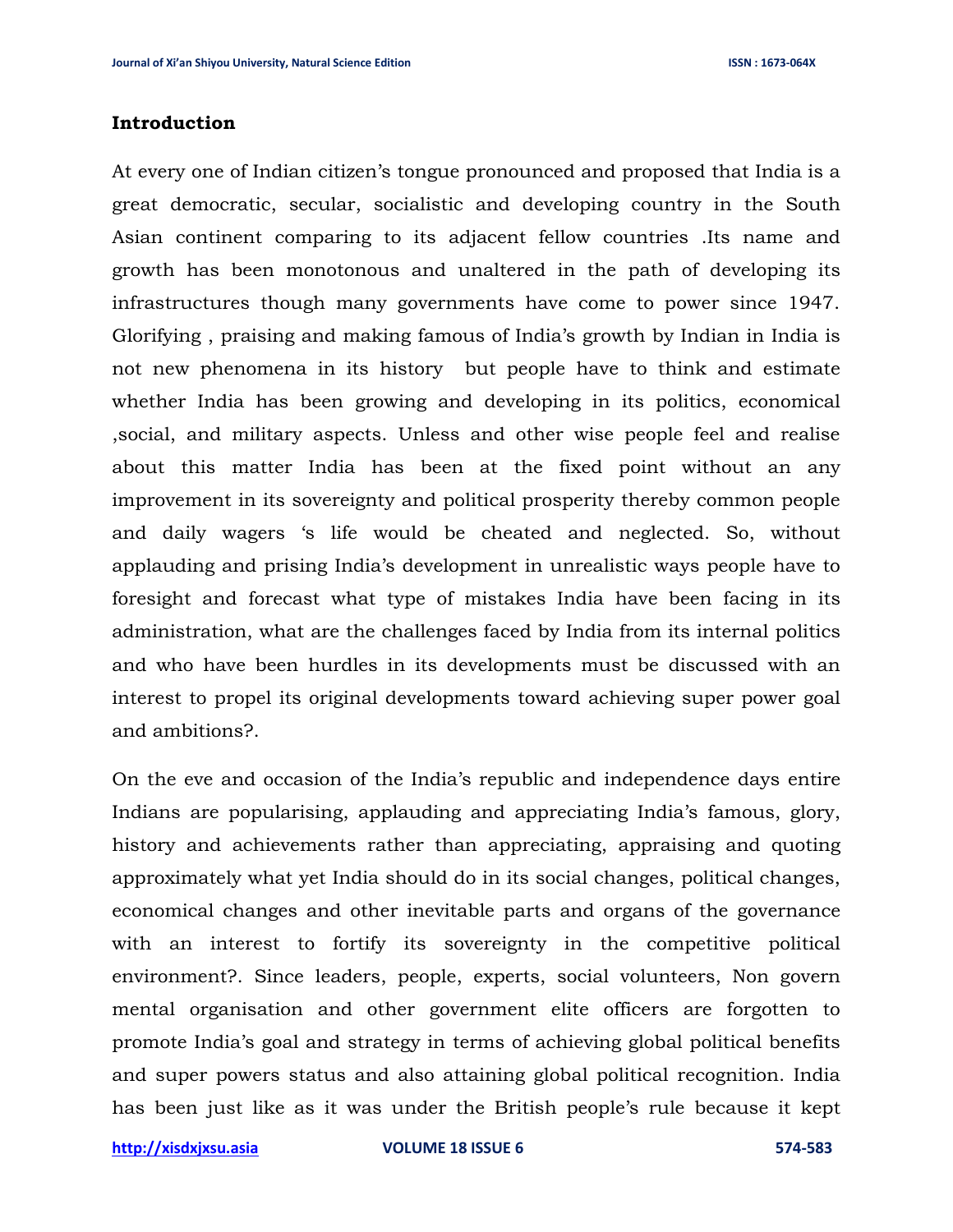India's status at down and not cared owing to rule and exploit India continuously. To enable India to attain its freedom, fighters are struggled to get independence, for which they initiated various programmes, strategy and tools in non violence ways. After ,But no useful in attaining independence from the British people because, most of people including government job holders ,property holders ,power holders and sound people on community wise are dominating over rest of people in social, political, economical and other administrative aspects. Even still now rest of people are waiting to attain all developments that are attained by the majority people already. To overcome and overwhelm these stumbling blocks India's freedom fighters are worked, struggled, fought and frightened lot the British people. Dedicated their best work at day and night with an interest to enable poor people to attain all their political, social and economical needs. Really the saddest life of poor people seems to be ugly and unstructured to the eyes of Indian democracy, it would be good When common and innocent people think to feel happy in accessing and attaining their needs and necessities without any cumbersome. Even after 75 years of India's independent social and economic conditions of them is prevailing without any alteration and changes thereby India is suffocating to develop its image in the international political platform. Truly, India has to promote its people's status according to its constitutionally established ideologies and principals so, to stop poor people's blaming ,murmuring and prattling by thinking their worst social economical and political conditions ,government of India has to do certain remedial measure for its bright future in the international arena .

According to Kaudilya and Arthasasthra leaders must be dutiful, sincere and uncorrupted in governing the country and politics, who must know all the system and process of the government and administration then they may be member of the government. In those days adequate and enough attentions are paid on governance and administration according to kaudilya and Arthasastra's doctrines with an aim to produce and make suitable and strong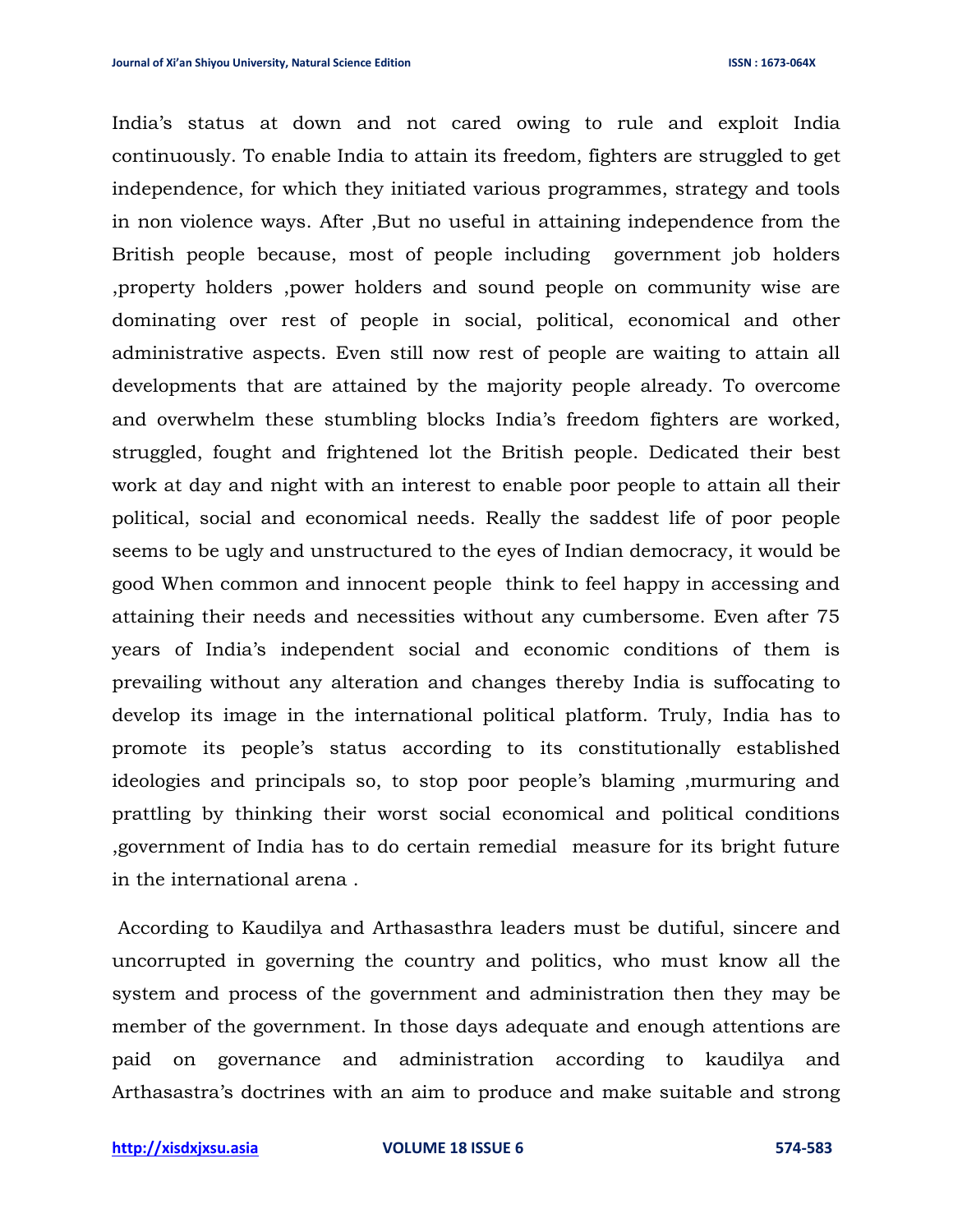leaders therein strong society would be established, was the major dreams of the those days leaders except exploiting, vandalising, creating communal violence, governing people based on the race, color, caste and community. Against those ideas and principles in present days people are being ruled by unethical leaders, immorality politicians ,corrupted power holders and caste and religious fanatic people thereby people's dreams, hard works, success ,victory, achievements, progress in education, social system, integrity and developments of the college and university are buried and vanished. As a leader so is people like this people are not like leaders but leaders are mismatched to people's good characters in India soil .

What extent and how far leaders are being straightforward and genuine in ruling the people? their governance would indestructible and invincible as it people life also would be having plenty of success and developments according to leader's good characters but in last one decade India has been facing plethora of problems in the form of religious ,caste ,color, race and community discrepancies ,which is happening continuously in the nook and corner of the India since ruling system and proclivity of the leaders are being attached with religious and community sentiments thereby people belong to lower, weaker and marginalised sections are prattling ,blaming and suffering lot about religious sentiment's problems as well as leader's characters are associated with religion and caste system .

Reflections of the maladministration's over the people's survival and subsistence in Tindivanam Taluk, Tamilnadu

Sample size is 50 were taken in Tindivanam Bus stand regarding to know Construction workers status.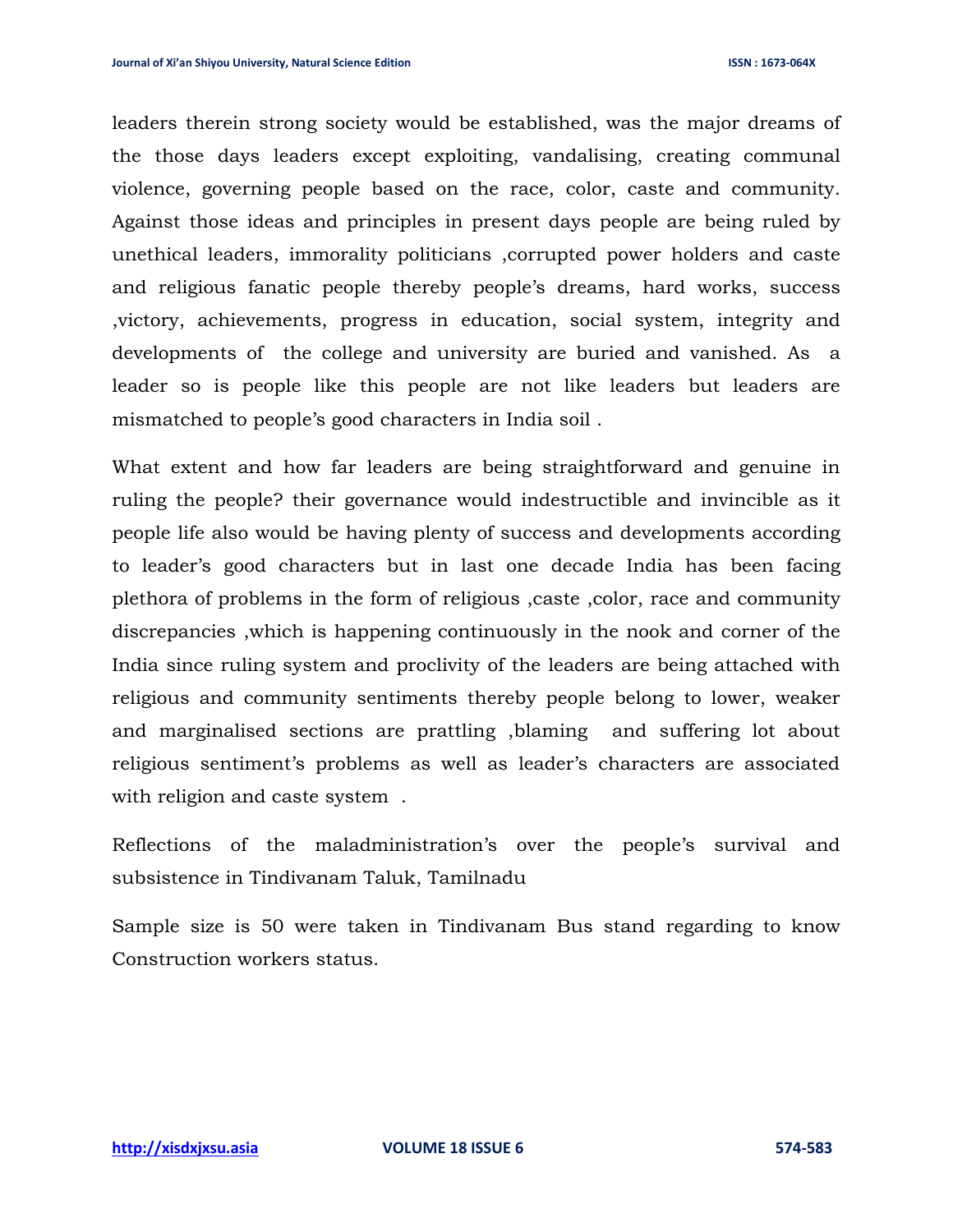# **Information of the Construction's labours in Tindivanam (special focus on women)**

|              | Male from 30-55         | Reasons     | Female<br>from | Reasons         |
|--------------|-------------------------|-------------|----------------|-----------------|
|              | age                     |             | 40-60 age      |                 |
| $\mathbf{1}$ | Caste                   | SC people   | Caste          | BC people       |
| 2            | Occupation              | Masons      | Occupation     | Construction    |
|              |                         |             |                | workers/helpers |
| 3            | Native places           | Tindivanam  | <b>Native</b>  | Around          |
|              |                         | Around      | places         | Tindivanam      |
| 4            | Property status         | $0-2$ acres | Property       | $01-1-2$ acres  |
|              |                         |             | <b>Status</b>  |                 |
| 5            | <b>Education Status</b> | 10/12/BA    | Education      | 10/12/BA        |
|              |                         |             | <b>Status</b>  |                 |
|              |                         |             |                |                 |
| 6            | Marital status          | Married     | Marital        | Married         |
|              |                         |             | status         |                 |
|              |                         |             |                |                 |

In these 50 samples which are collected from both male and female in Tindivanam bus stand who were waiting to go to construction working to be different places between the Pondicherry and Tindivanam around .Most of them working construction work and mason works form different native places of the Tindivanam ,among 50 samples gender wised classified 25 male and 25 female ,many of them being helpers and masons from the SC community and few of them being as helpers and masons from BC community. Giving work to them is based on the location the mason leader, some time work is given to relatives continuously rest of people will go to home without job, through participatory interactions this study is revealing that most of the completed 10th, XIIth and BA both male and female due to family hardship they are going to this work, all are married people from low income and low property family.

**[http://xisdxjxsu.asia](http://xisdxjxsu.asia/) VOLUME 18 ISSUE 6 574-583**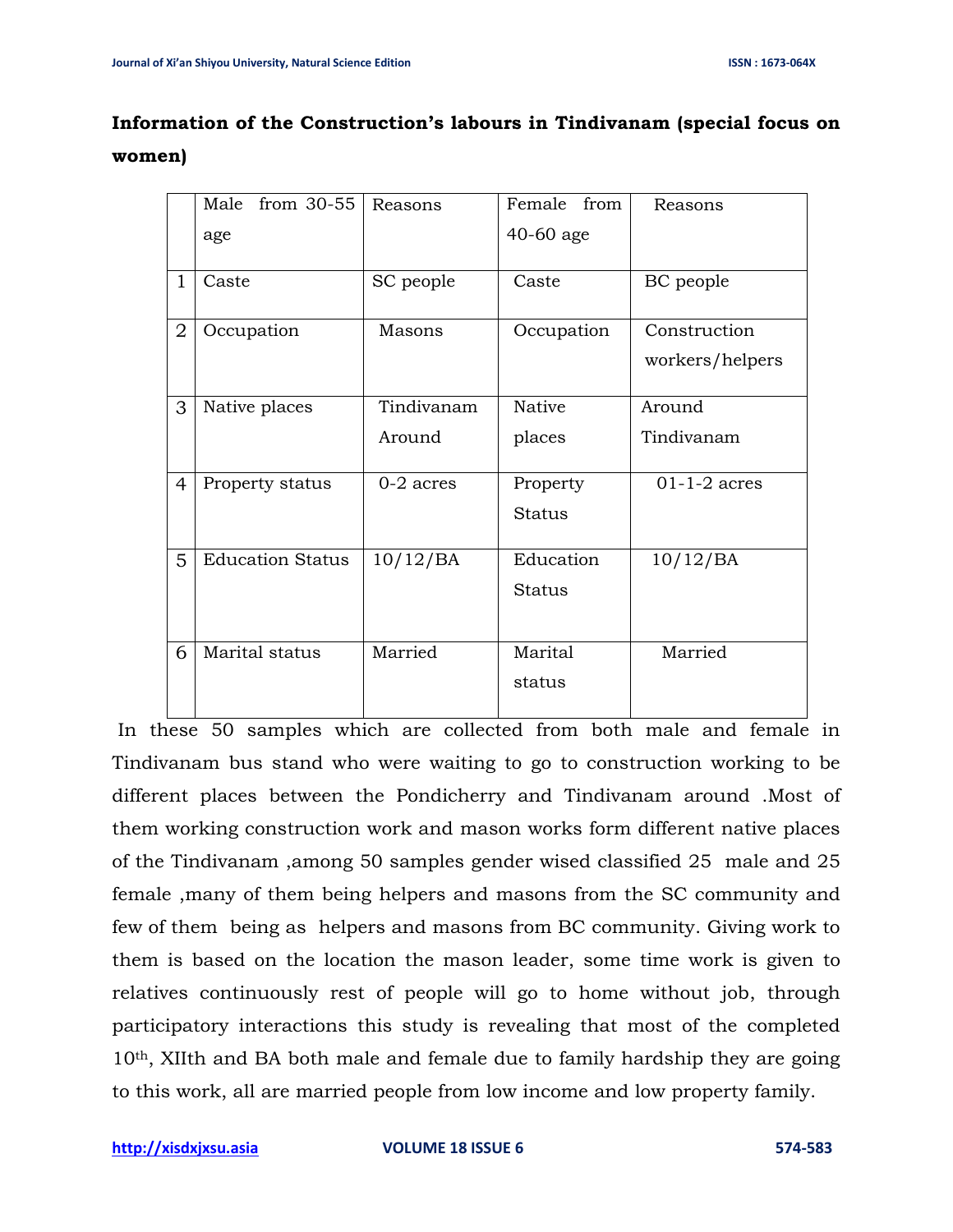Most of people having said that wage is not properly paid, treatment is very poor, commission is also taken by the career provider or job provider, nothing improvement is happened though they do that work long time they don't have proper licence ,recognition with an insurance from the government for the welfare of their future and present life. To go to work different places around the Tindivanam these people will have to come to Tindivanam buss stand from various distances such as 2 to 15 kilometres despite all of them will not get job except few people known and regularly doing people ,job would be provided according to job availability in which job would be provided to who will give commission to the leaders .These messages are gathered from them, has made so much worry researcher when he think about their children futures and their survival. Regarding to this events government has to bring a good law through labour department as to protect their life from all types of vulnerability.

#### **Women's situation in the construction works**

Basically and fundamentally women are vulnerable in our society from this concept people who are hiring and giving job to them in construction works and fields should not treat women in undignified, disrespected and impolite ways. Since they are being weaker in their economic and social status they tend to expect good treatment from their boss and leaders.Gender bias and partiality is happening even in the construction works in which female are facing lot of problems from the male masons and helpers when they work together. From this situation they are not able to get back since jobs are mandatory and needful one, most of women working by tolerating all types of tortures of the male sections to earning purposes for pay interest, repay borrowed money and pay for self-help group. Owing to their social needs and financial needs they are working under this cruel situations but these situation must be rectified by government's interferences toward protecting their dignity and respects even when they go to whatever works for their survival. Since male people's income is absented in the contemporary period female people are

**[http://xisdxjxsu.asia](http://xisdxjxsu.asia/) VOLUME 18 ISSUE 6 574-583**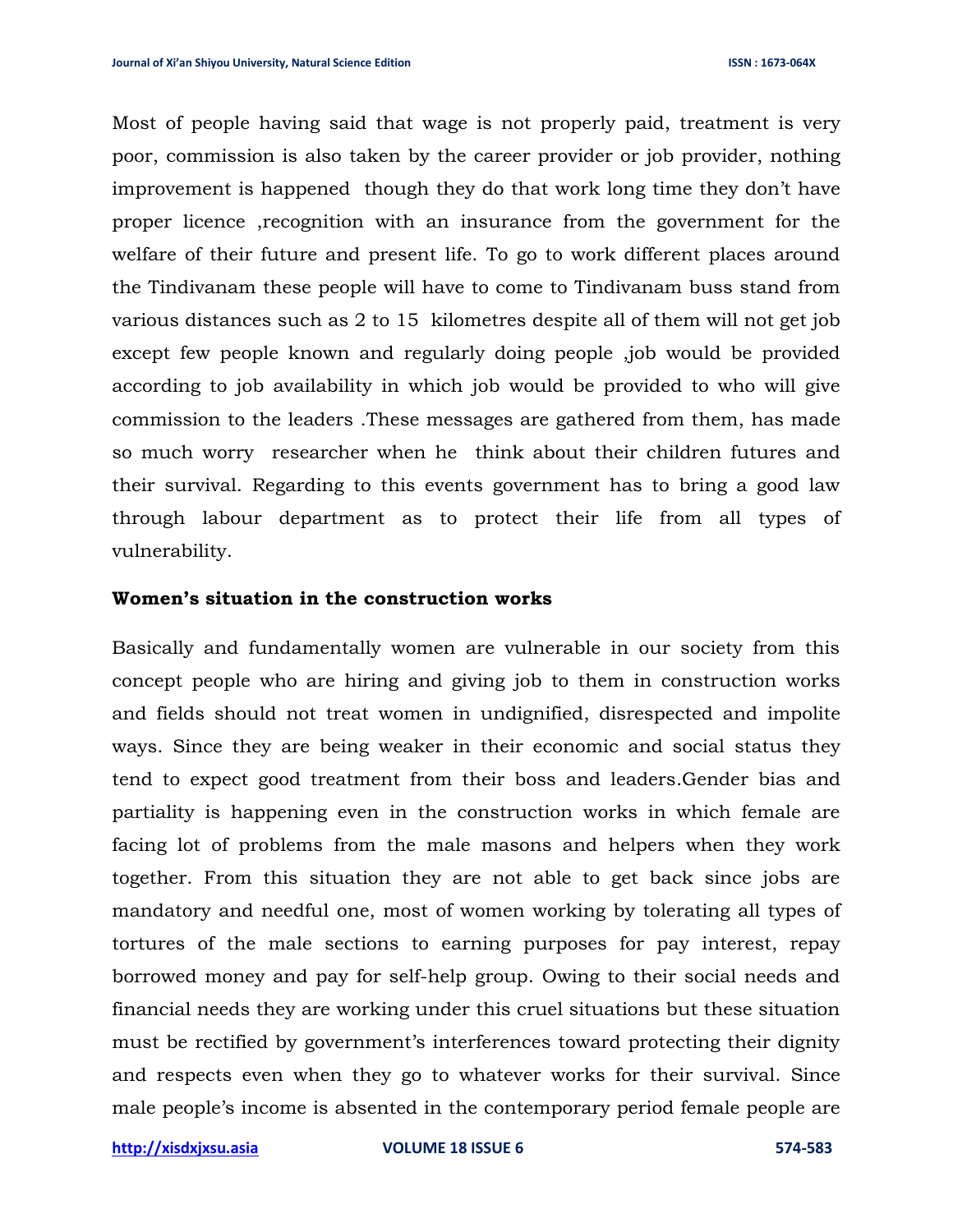working day and night in lot of works with an interest to save their family and Chiltern's futures. Male people have been addicted to evil habits such as gambling, drinking, using tobacco and Ganja thereby they are becoming feeble and moribund so gradually their responsibility is beard and undertaken by the female people ,in this occasion they are facing male people's problems in the working places.

### **Conclusion**

Society is having both male and female they must be respected each other's without any gender bias and discriminations, regarding to seeking and getting employment opportunities both genders must be respected and treated properly according to the human beings perfect sense, male have to think that female is their eternal entity keep coming until their burial ground and life without any vested interest. In all the work female must be available with proper dignity and rights, their rights should not be irritated and disguised by the male people. Impact of India's growth and development must be reflected in protecting of women's career, life and rights and also provide adequate job to job seekers without any bias and discriminations. India's benefits and welfares are only found at power holder's life but it must be found and reflect even in all common and ordinary people's life. If all people's life is found at even platform then people May proud India is a developing country unless have to get shame to say that India is yet developing without external influence.

In India all are people but people are not respected equally and fairly, which has been routine activities and practices of the India's elite people culture and rulers. In this situation victims are seen and analysed in which most of people had become victims in the most of villages and families ,who are belong to bottom level of the society without possessing benefit and eligibility of political power, economic, power and other social equality. Their pathetic situations were created and emerged owing to inequality, disequilibrium and uneven social structure, which has created much up and down society in the India's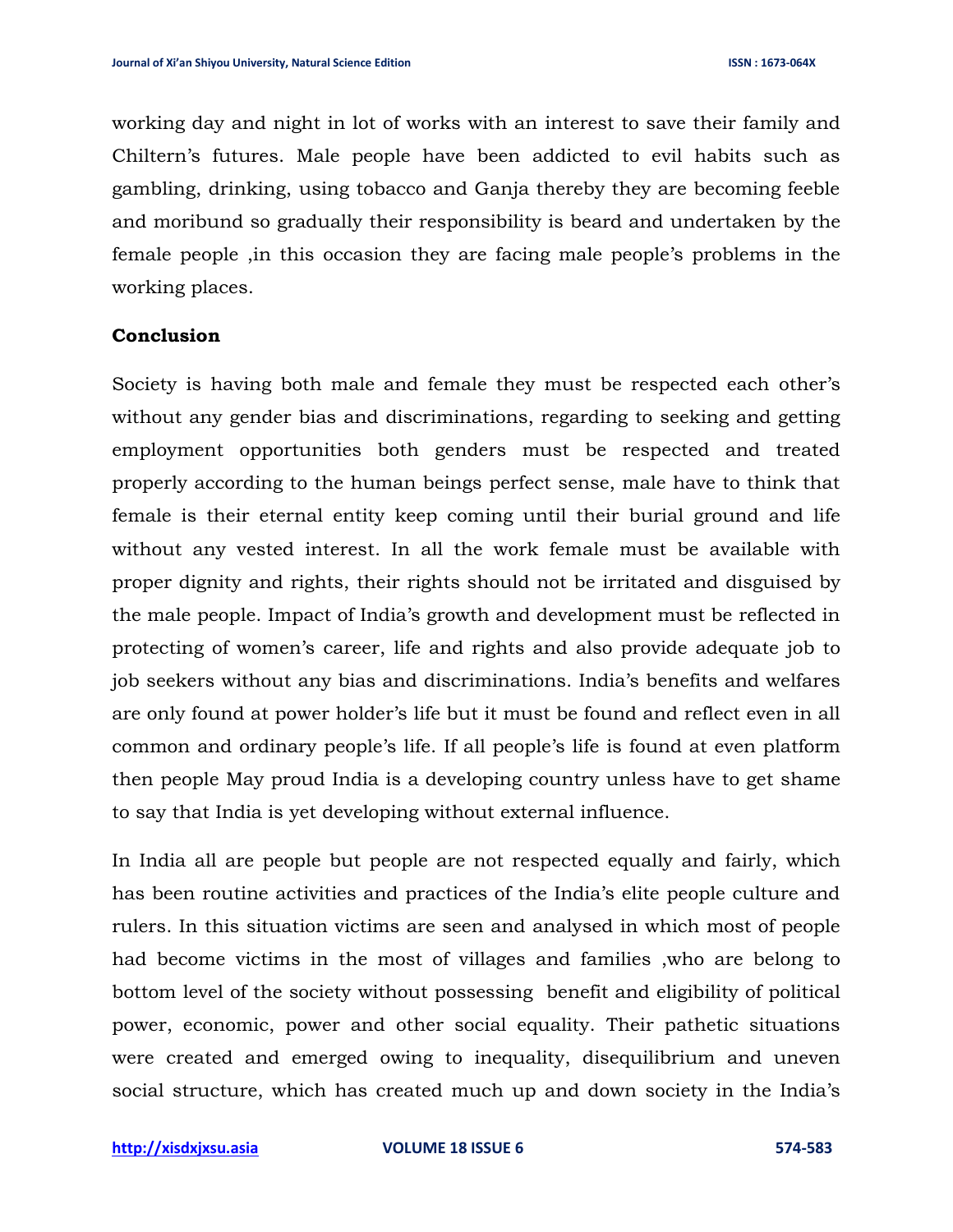Hindu majority society. Due to these irreparable India's social maladies women from poor family is feeling very difficult to survive in all the fields because where majority people having majesty wealth and property who have been dominating, treating unfairly and disrespecting poor people continuously. India is developing or under developing is not a matter in Indian soil but it has to work lot and hard to bring out success and victory in the poor and middle class people's life .

# BIBLIOGRAPHY

Ahuja, S. P. (1992). Paper industry in India. New Delhi: The Institute of Economic and Market Research.

Akerlof, G. A. (1982). Labour contracts as partial gift exchange. Quarterly Journal of Economics, 47(4), 43–69.

Akerlof, G. A. (1983). Loyalty filters. American Economic Renew, 73(1), 54–63.

Akerlof, G. A. (1984). Gift exchange and efficiency wage theory four views. American Economic Review, 74(2), 79–83.

Alam, M. (1986). The crisis of empire in Mughal North India-Awadh and Punjab1707– 1748. New Delhi: Oxford University Press.

Alam, M., & Subhramanya, S. (Eds.). (1998). The Mughal state 1526–1770. New Delhi: Oxford University Press.

Alchian, A., & Demsetz, H. (1972). Production information costs and economics organization. American Economic Review, 62(5), 777–795.

Allami, A. F. (1927). The Ain-i-Akbari (Trans: Bluchmann, H. B. & Ed. Leiut Colonel D. C. Phillot from Persian, Vols. 1 & II). New Delhi: Oriental Book Preprint Corporation.

Allami, A. F. (1956). Akbar Nama (trans: Bluchmann, H. B., Vol. 1). Calcutta: Bibliotheca.

Alvi, S. (Ed.). (2002). the eighteenth century India. New Delhi: Oxford University Press.

Ambirajan, S. (1987). Classical political economy and British policy in India. Cambridge: Cambridge University Press.

Amin, A. (1989). Flexible specialization and small firms in Italy—Myth and reality. Antipode, 21(1), 13–24.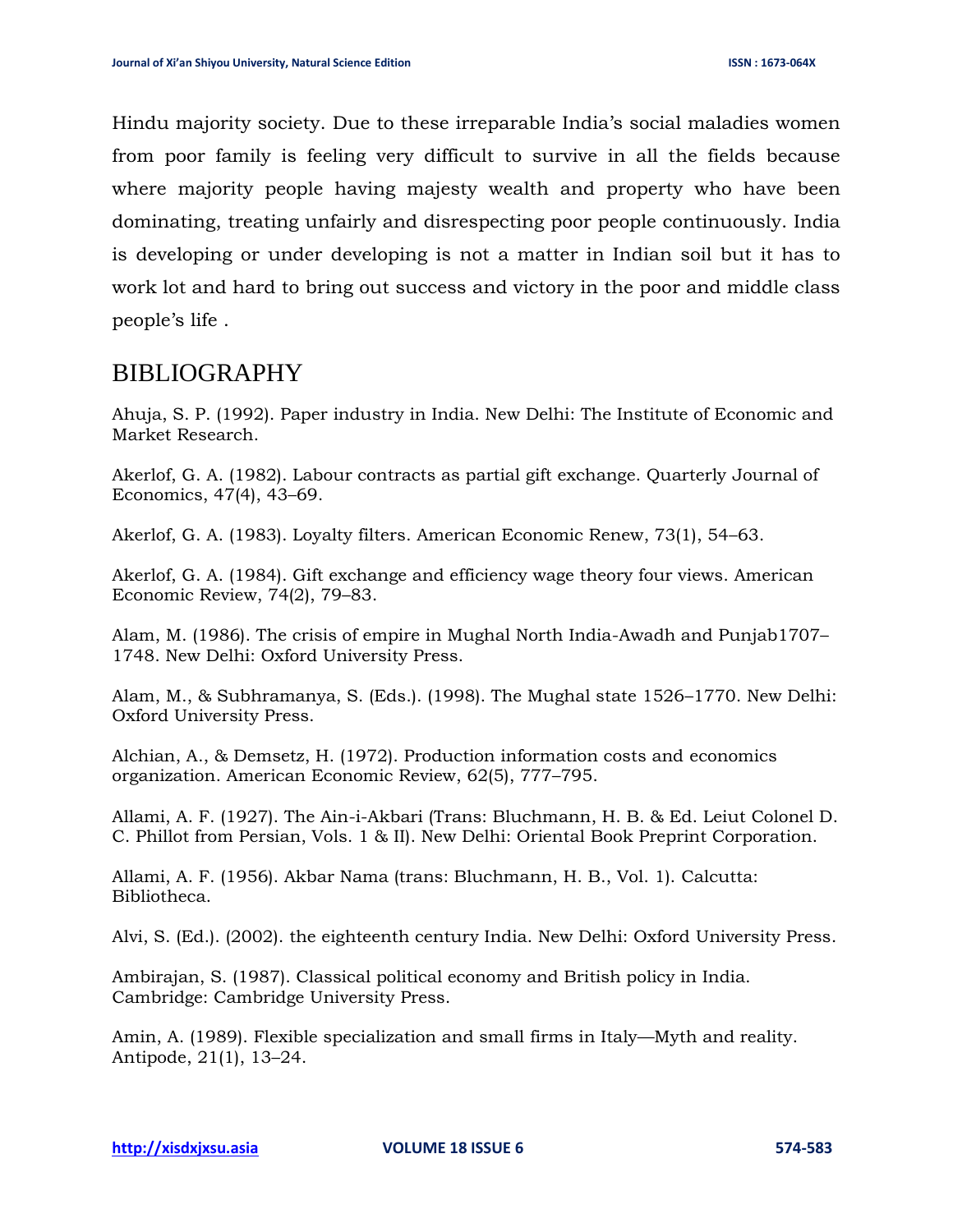Amin, A. (Ed.). (1995). Post faradism—A reader. Oxford: Blackwell.273©The Author(s) 2018

V.K. Seth, The Story of Indian Manufacturing, DOI 10.1007/978-981-10-5574-

Amin, A., & Roberts, J. (2008). Community economic creativity and organization. New York: Oxford University Press.

Anderson, G. M., & Tollison, R. D. (1982). Adam Smith's analysis of joint stock companies. Journal of Political Economy, 90(6), 1237–1256.

Anderson, G. M., McCormick, R. E., & Tollison, R. D. (1983). The economic organization of the English East India Company. Journal of Economic Behavior and Organization, 4(2–3), 221–238.

Anthony, P. (2001). People and empire—A short history of European migration, exploration and conquest: From Greece to present. New York: Modern Library.

Aoyama, Y., & Castells, M. (2002). An empirical assessment of the information society: Employment and occupational structure of G-7 countries 1920–2000. International Labour Review, 141(1–2), 123–139.

Appadurai, A. (1986). The social life of things commodities in cultural perspective. Cambridge: Cambridge University Press.

Arasaratnam, S. (1979). Trade and political dominion in South India 1750– 1790.

Changing British India relationship. Modern Asian Studies, 13, 19 –40. Arasaratnam,

S. (1980). Weavrs, merchants and company—the handloom industry in South India 1750–1790.

Indian Economic and Social History Review, 17,257–281.

Aristotle. (340BC/2001). Basic works of Aristotle. New York: Modern Library.

Arrow, K. J. (1985). The economics of agency. In J. Pratt & R. Zeckhauser (Eds.), Principals and agents: The structure of business (pp. 37–51). Boston: Harvard Business School Press.